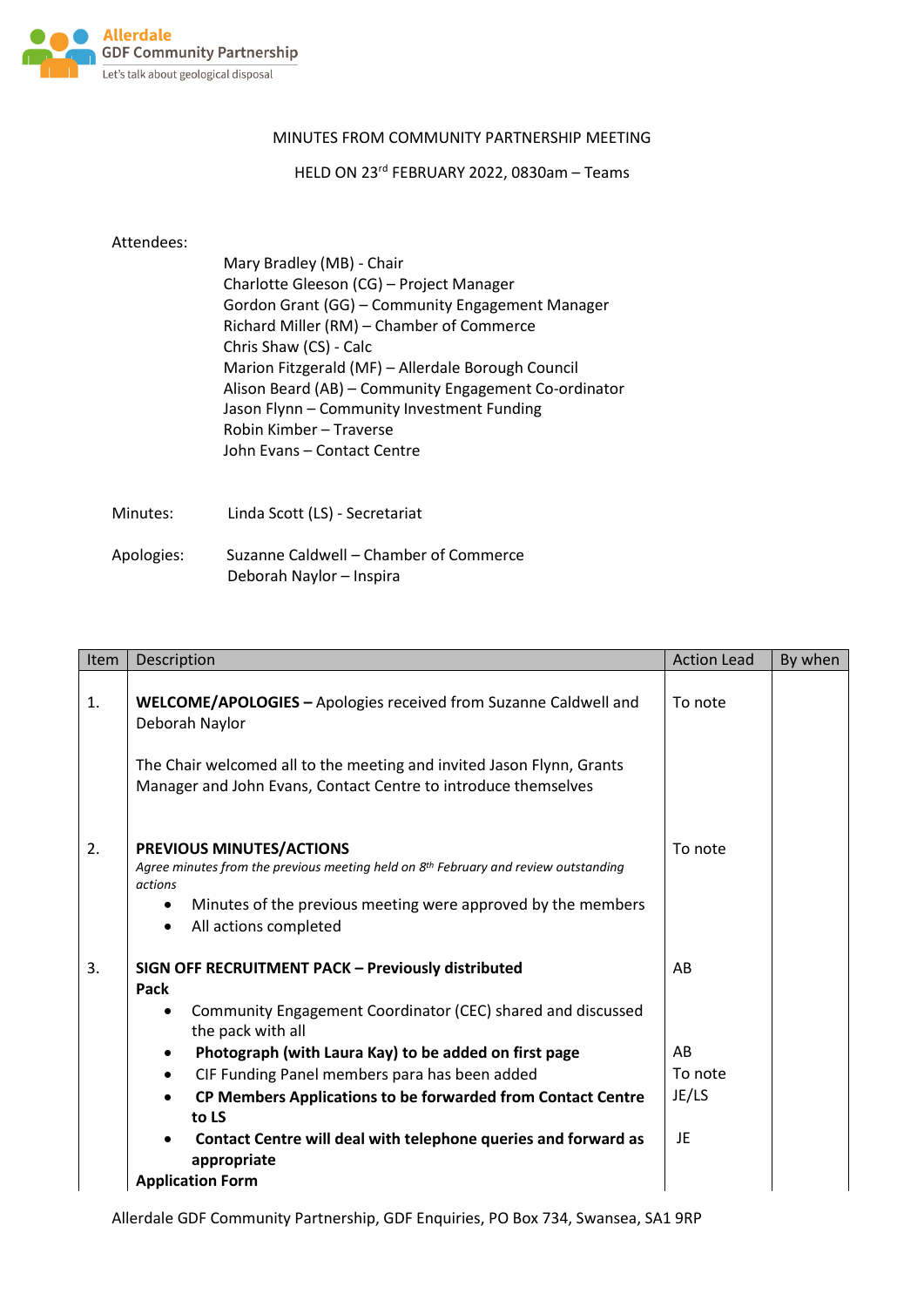

|    |                | Updated form to be put on Hub - forward to Secretariat                                                                           | AB       |
|----|----------------|----------------------------------------------------------------------------------------------------------------------------------|----------|
|    |                | Digital version of application form in progress - CEC to share                                                                   | AB       |
|    | <b>Process</b> |                                                                                                                                  |          |
|    |                | Advertising is in process within the Times and Star and social<br>media for 2 weeks from 7 March                                 |          |
|    | ٠              | Shortlisting will be carried out within the selection criteria and by<br>following policy                                        |          |
|    | ٠              | Applications are encouraged from all groups                                                                                      |          |
|    | $\bullet$      | If individuals are unsuccessful with their application other options                                                             |          |
|    |                | can be explored with them                                                                                                        |          |
|    | ٠              | Looking for ideas for Forums                                                                                                     | LS       |
|    | $\bullet$      | Secretariat to send out email asking for Stakeholder suggestions<br>to be made to CEC                                            |          |
|    | ٠              | Are Stakeholder Forums to consist of people within or out-with<br>search area? - need for clarification                          | AB/KA    |
|    | $\bullet$      | MF has agreed to be a representative on the interview panel                                                                      |          |
|    | $\bullet$      | Members are happy to go ahead with the Recruitment Pack and                                                                      | To note  |
|    |                | the process                                                                                                                      |          |
| 4. |                | CIF DISCUSSION - paper previously distributed                                                                                    | To note  |
|    |                | Paper discussed with all                                                                                                         |          |
|    | ٠              | Need to set up CIF panel                                                                                                         |          |
|    | $\bullet$      | Amendment needed to the front cover of the leaflet heading-<br>discuss with CEM                                                  | JF       |
|    | $\bullet$      | Members are happy with the leaflet-subject to 'GDF' being                                                                        | JF       |
|    |                | removed                                                                                                                          |          |
|    | ٠              | Members agreed on poster subject to amendments-Allerdale<br>branding to be added and photograph to be changed, email             | JF       |
|    |                | addresses to be checked                                                                                                          |          |
|    | $\bullet$      | Funding Fair taking place on 30 <sup>th</sup> March                                                                              |          |
|    | $\bullet$      | 'Presentation box' with accessible materials to be put together<br>for any member to use at events                               | JF/KA    |
|    |                | Documents need to make clear that grants are for groups which<br>can benefit people within the search area                       |          |
|    | $\bullet$      | 'Roles and Responsibilities' of CIP should be consistent with<br>Recruitment Pack/policy wording - discuss out-with this meeting | JF/AB/GG |
|    | $\bullet$      | CIP members - recommendation 5 members - interim chair is to<br>be the Chair of CP if first CIP meeting takes place before       |          |
|    |                | recruitment ends. Existing CP members can be part of CIP                                                                         |          |
|    | ٠              | CIF guidance needs to be clarified on application assessment                                                                     | JF       |
|    | $\bullet$      | Initial Panel Meeting to be before end of March if needed to aid<br>with any applications                                        | JF       |
|    | ٠              | Parties interested in funding have been noted but no funding<br>applications have been received so far                           |          |
|    |                | CP members to raise any interest they have in joining CIP                                                                        | All      |
|    | <b>ToR</b>     |                                                                                                                                  |          |
|    |                | Terms of Reference are still being checked internally and will be<br>shared with members once completed                          | To note  |
|    | ٠              | JF is taking over from Nichola Nelson Jones' role in Allerdale CP                                                                |          |
|    | $\bullet$      | CP members to be kept informed of any potential funding awards                                                                   |          |